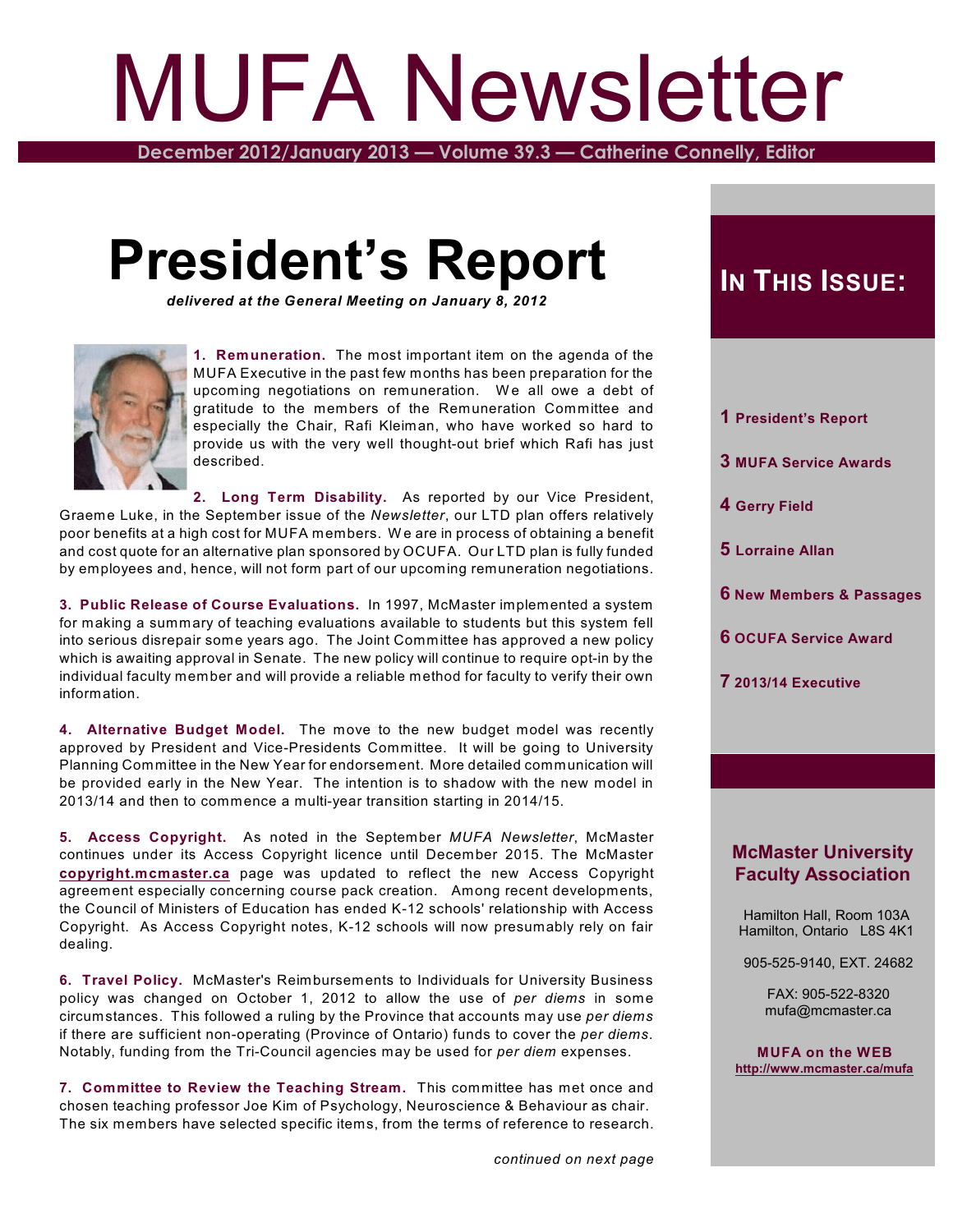#### **President's Report** (continued from p. 1)

These items include the following: the pros and cons of current policy across campus; the nature of similar policies at other universities; and the manner in which Forward W ith Integrity is or might be connected to current or recommended policies. Among the specific items of interest are measuring teaching quality and policies on permanence and promotion.

The committee plans to produce some preliminary papers on these topics early in the New Year. The teaching professors are also holding a town hall for all teaching professors in early January.

**8. Number of Teaching Stream Positions.** A

supplementary policy to the Tenure and Promotion Policy places an absolute limit on the number of teaching stream professors. Any increase in this number requires approval by the Joint Committee. The current Joint Committee is considering alternatives to this absolute limit. One step in this process will be to collect more information regarding the amounts and types of teaching done by each of the four categories of faculty: teaching stream, tenure stream, contractually limited and sessional appointments. A second step will be to consider reports provided by Committee to Review the Teaching Stream.

#### **9. The Administrative Structure of the DeGroote School of Business (DSB) and the Academic Appointment, Tenure and Promotion Policy (ATP).**

In June 2011, the Senate approved a new administrative structure for the DSB including an Associate Dean of Faculty Affairs and Accreditation who would have the responsibility, among others, for recruitment and hiring of new faculty members and chairing all Area Tenure and Promotion Committees. The Academic Appointment, Tenure and Promotion Policy (ATP) assigns the lead role for Appointments (Section II) and T&P (Section III) at the Department/Area level to the Chair. Hence, this new structure would require changes in the ATP which, in turn, would require approval by both the Senate Committee on Appointments (SCA) and the MUFA Executive. In January 2012, the MUFA Executive received a proposal from the SCA to amend the ATP to accommodate the Senate approved changes in June 2011.

As reported in the September *Newsletter*, the MUFA Executive was reluctant to approve any changes to the ATP for a variety of reasons including our belief that recent serious problems within the DSB are not due to the structure of the Academic Appointment, Tenure and Promotion Policy (2012) and our belief that there

**MUFA Newsletter**

had been inadequate participation by our members in the DSB in the decisions concerning structural changes.

On November 20-21, 2012, the University Secretariat conducted a Faculty Opinion Poll for the DeGroote School of Business. The two proposals were for substantially weaker versions of the changes proposed by the PACDSB and passed by the Senate. A majority of faculty voting opposed the two motions. Subsequently, the MUFA Executive adopted a motion stating two decisions. The first is that there should be no change in the sections of the Academic Appointment, Tenure and Promotion Policy related to the membership of Area Tenure and Promotion Committees and of Appointment Committees. The second is that the Faculty of Business should abandon the temporary arrangement of having the Associate Dean serve as a non-voting consultant on Area T & P committees.

The MUFA Executive stands ready to reconsider these positions if the much expected report of the tribunals in the Faculty of Business contains recommendations for changes in the nature of the Academic Appointment, Tenure and Promotion Policy or if the new Dean of the Faculty of Business, in conjunction with MUFA members in that faculty, are able to arrive at mutually agreed upon proposals to revise this policy.

**10. Recent Losses.** The losses which we have all felt during the past year include Henry Mandelbaum, the former Executive Director of OCUFA, Gerry Field who was President of MUFA in 1975/76 and very active in pension policy, Sue Vajoczki, who did so much to advance the quality of teaching at our institution, and Lorraine Allan, who served two terms as MUFA President and, among many others contributions, chaired the committee that undertook recent, extensive revisions of the Academic Appointment, Tenure and Promotion Policy.

**11. Phyllis' Replacement**. As announced in the Fall *Newsletter*, Phyllis will be retiring as of September 1, 2013. Fortunately, Kelly has agreed to stay on for another year in order to provide continuity. The MUFA Executive has assembled a very skilled committee of Virginia Aksan, Ken Cruikshank, Betty Ann Levy, and Graeme Luke to find a new Executive Director for MUFA. We all owe an enormous debt of gratitude to both Kelly and Phyllis for their dedicated service over the years.

*Martin Dooley*

**2**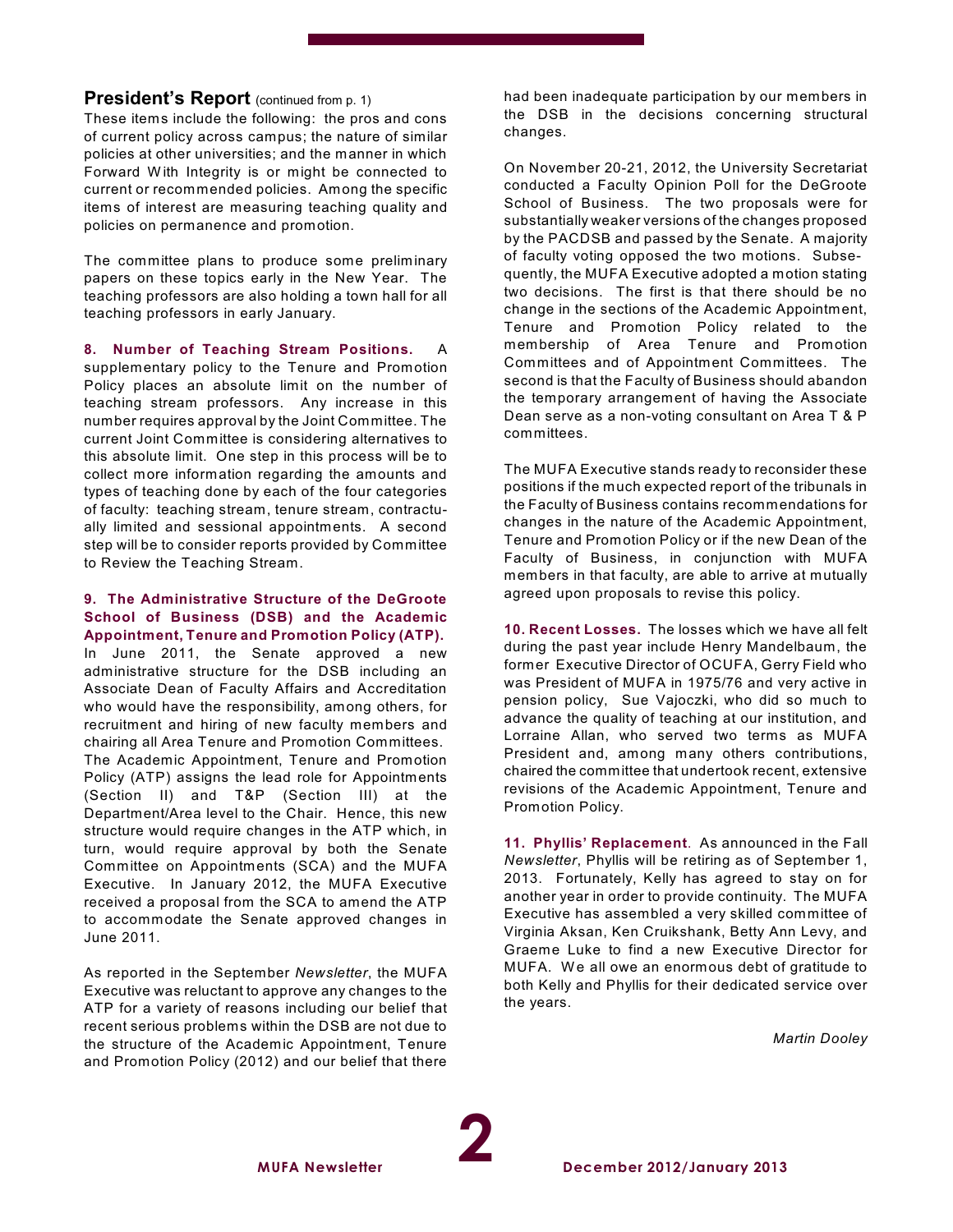## **Call for Nominations**

### **The MUFA Faculty/Librarian Awards for Outstanding Service**

#### **PURPOSE**

The purpose of these awards is to provide an annual recognition for faculty and professional librarians who have made an outstanding contribution to the University through the provision of exceptional service to faculty, librarians, staff, students or alumni.

#### **THE AWARDS**

Each year there will be a maximum of three awards in the amount of \$1,500.

#### **ELIGIBILITY**

The awards are open to all members of the McMaster University Faculty Association (MUFA).

#### **PROCEDURES**

- 1. The MUFA Executive has appointed a chair and committee drawn from amongst the categories of faculty, professional librarians, staff, students, and alumni. The Secretariat to the committee is the MUFA Executive Director.
- 2. The period of the award is a calendar year.
- 3. Nominations
	- a. Nominations must be e-mailed (mufa@mcmaster.ca) or mailed to MUFA (Hamilton Hall 103A) no later than

### **March 15, 2013**

b. The nominator must attach a supporting narrative of not more than 750 words.

- c. Each nomination must be supported by a minimum of 2, and not more than 4 reference letters. These reference letters must be e-mailed or mailed, either through the nominator or independently. Reference letters should not exceed 500 words.
- d. Position and contact information for the nominator and all references must be clearly indicated.
- 4. The Committee will review the nominations. Among the factors considered by the Committee will be:
	- **E** enhancement of the reputation of McMaster University
	- provision of excellent service
	- $\blacksquare$  demonstrated innovation
	- $\blacksquare$  breadth and depth of impact
	- $\blacksquare$  strength of support in nominations
- 5. The faculty/librarians selected to receive the awards will be invited to attend a special reception following the Annual General Meeting in the spring and will be presented with their awards at that time. Pictures of the individual recipients and a brief summary of the rationale for their award will be published in the MUFA *Newsletter* and on the MUFA Web page.
- 6. Each faculty/librarian who is nominated for an award will receive a letter of commendation from the MUFA President.

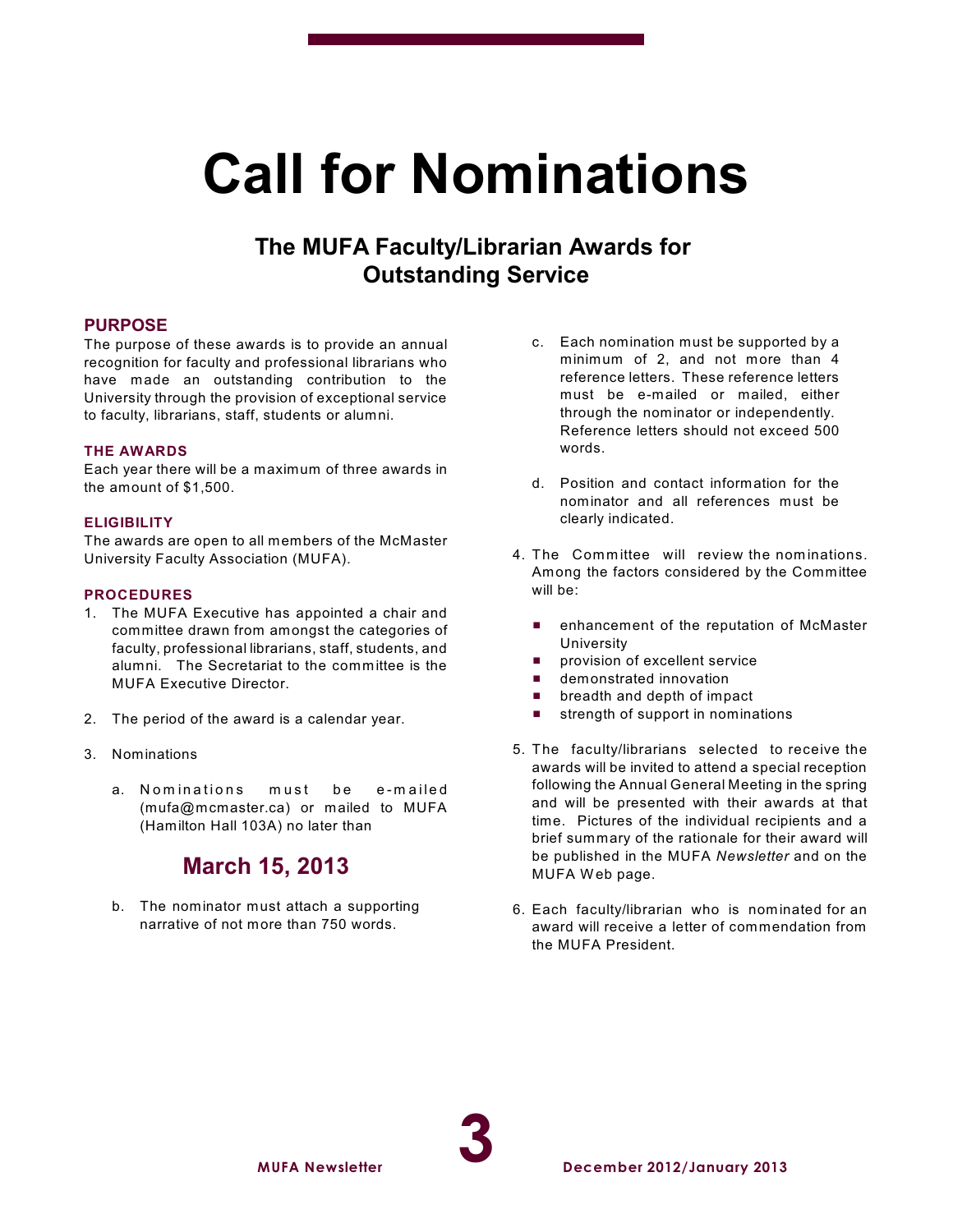## **Gerard (Gerry) Field Professor Emeritus, Applied Mathematics November 12, 2012**

I first met Gerry when I started serving on the Executive of the Faculty Association — under the presidency of Harold Guite — in 1977. Gerry had been President just two years before, and it was apparent that he was held in high regard by those who had worked with him, and especially by Harold. In fact, Harold in his writing about his presidency said, "I owe much to his sage advice and moral support in times of crisis".

Gerry had been active in one capacity or another with the Faculty Association over a 20-year period from 1974 to 1993.

On April 13, 1978 the Annual General Meeting of the Faculty Association was held in the Great Hall, but that morning Harold was in the hospital in preparation for an impending operation. He was allowed to leave to open the meeting at 9:30 in the morning and gave his presidential address, and then departed and turned the meeting over to me to chair. It was a first for me, but I had assiduously studied both Robert's and Bourinot's rules of order in advance of the event and then kept my fingers crossed.

At the end of the meeting Gerry Field came up to me, looked me up and down and said in a dry and formal voice: "You'll do!" Then turned and left. It wasn't until much later that I realized that that was quite a compliment.

Initially I was pretty intimidated by Gerry — he was so British in his speech! And in a way, quite formal in the way he spoke. I, who was born in Louisiana, raised in Texas, had little experience of Yankees, Canadians, and even less, of the British. It took me quite a while to relax enough in his presence to get to know him better; to see what a kind, gentle, caring man he was — and those adjectives really do describe him.

Another memorable thing about Gerry was his "aliveness", most notable apparent by the ever-present twinkle in his eye when he made eye contact or spoke

to you. Whenever we met — whether at the University or in the community, in a grocery store or a drugstore — he always made me feel that he was delighted to see me — and it was always a great pleasure for me to have these chance meetings — often; no, usually, with him and Joan



together. He had a knack for giving you his full attention — making you feel important — as though there was nothing he would rather do than spend time catching up a bit on how life was treating you. In his manner he was rather formal, but at the same time warm and gracious — one of a kind, in my experience.

He had a great sense of humour, and also liked to tease a bit.

He was one of my mentors during my Faculty Association years — available, accessible, helpful. I was fortunate to overlap with Gerry during two long periods — in the late 70s and again in the late 80s.

One of his great achievements during his involvement with the Faculty Association — I believe in 1975/76, the year he was President — was bringing for the first time a full-time Executive Assistant to the Association. Not just any Executive Assistant, but someone who provided the continuity, good cheer, optimism and hard work needed to make the Association's work go smoothly: Joan Beckett. And then he had the good sense and good luck to make her not only his associate at work, but also his partner in life.

Gerry Field was a lovely, charming and dedicated man who will be greatly missed by all of us.

> *Marianne Walters Professor Emeritus, Psychiatry & Behavioural Neurosciences*

> > *MUFA President 1979/80*

*Current President of the McMaster University Retirees Association (MURA)*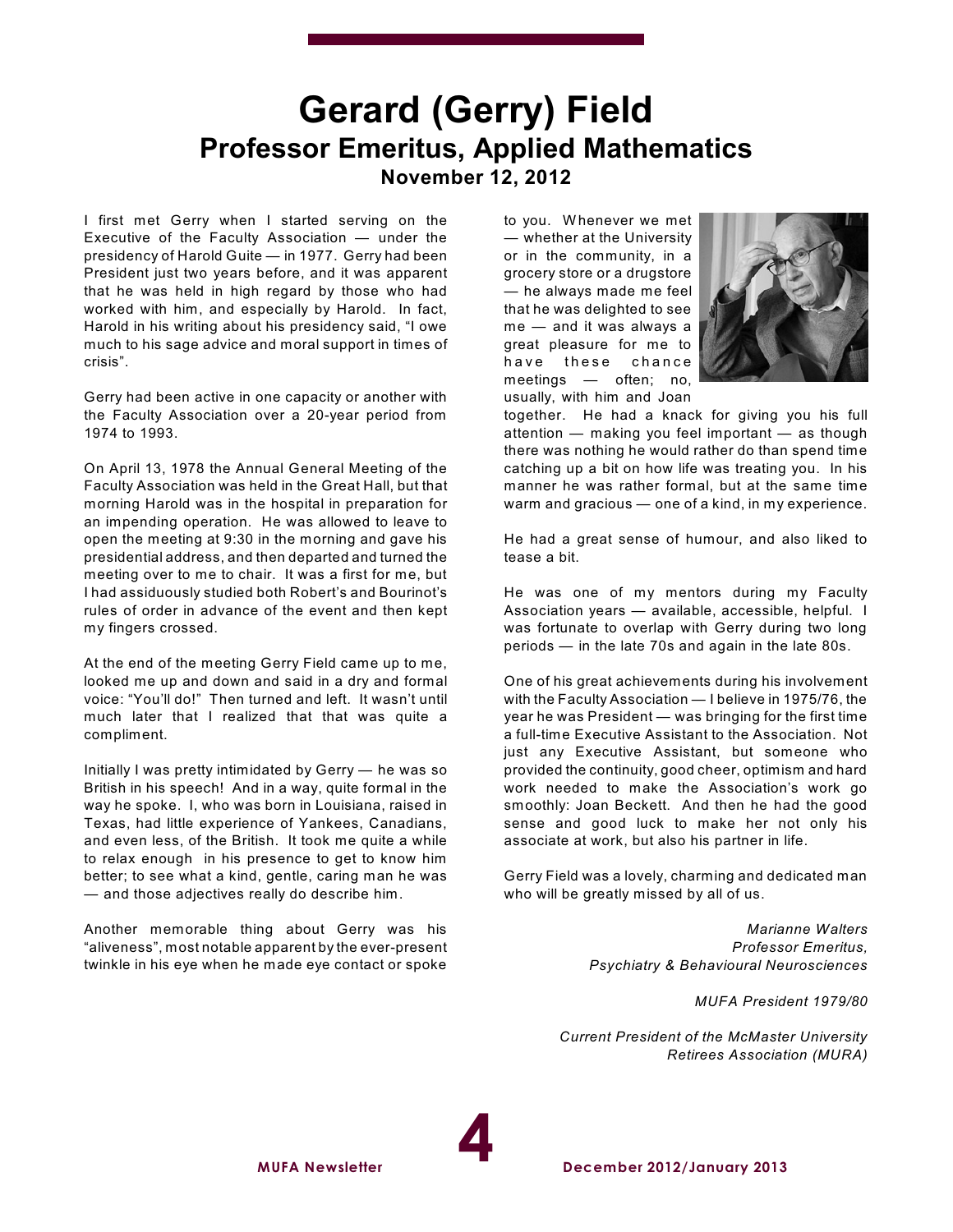## **Lorraine G. Allan Professor Emeritus Psychology, Neuroscience & Behaviour December 16, 2012**



Lorraine Gloria Allan received her PhD at McMaster in 1968, and joined the faculty of the Psychology Department in 1971. She was Chair of the Department from 1984-1989. Lorraine was an ex cellent undergraduate teacher, helping countless M c M a s t e r s t u d e n t s appreciate the importance of quantitative thinking. She successfully mentored generations of graduate students and postdoctoral

fellows. She was a renowned researcher, and received many accolades for her innovative research contributions described in almost 100 articles in prestigious, rigorously refereed journals. Throughout her career at McMaster, and even into retirement, Lorraine had continuous research support from the Natural Sciences and Engineering Research Council of Canada (NSERC), and often additionally from the United States National Institutes of Health (NIH).

In addition to her outstanding teaching and research accomplishments, Lorraine was a remarkable presence at McMaster throughout her 35-year career. Lorraine served on just about every important committee at McMaster. She served on the Science and Engineering Tenure and Promotion Committee. She was the Chair of Undergraduate Council. She was elected twice to Senate and twice to the Board of Governors. W hile on Senate, she was a member of Senate Executive and on two occasions chaired the Senate Committee on Appointments. For many years, she was the Chair of the Joint Senate/Faculty Association Drafting Committee that prepared various revisions of the *McMaster University Policy and Regulations with Respect to Academic Appointment, Tenure and Promotion* (the "Yellow Document"). Nobody knew that document better than Lorraine she was the keeper of that sacred text.

Lorraine played an active role in the McMaster University Faculty Association (MUFA). She served on a variety of MUFA committees. In 1994/95 she was the President of MUFA, and then in 2002/03 she was (in an almost unprecedented move) again elected MUFA President.

Lorraine was committed not only to McMaster, but also to the idea of the university. She truly believed that collegiality was the way to settle disagreements during negotiations, and vigorously defended this view against the arguments of her more cynical colleagues. Lorraine also appreciated the benefits of academic freedom. She readily spoke her mind, sometimes raising issues that the University administration found uncomfortable. Those who served with her for a while learned that Lorraine knew her stuff, and, in controversial matters, she invariably was right. Lorraine got to the core of issues, and valued precision. She had little patience for clichéd mission statements, banal vision statements, or platitudinous directions documents. Lorraine loved the academic life, and she was the conscience of this University. She understood that there are important differences between a university and a corporation.

Because of her wide knowledge of McMaster, and her unceasing work on its behalf, she was widely respected by many for her advice and insights in many areas concerning the functioning of this University. Indeed, she had a hand in drafting many of the documents that form the basis of McMaster governance.

Lorraine's contributions to McMaster were recognized. She was inducted into the McMaster University Alumni Gallery in 2003, won the MUFA Outstanding Service Award in 2004, and the Dedicated Service Award of the Canadian Association of University Teachers in 2011.

Lorraine's administrative skills, apparent at McMaster, attracted the attention of the wider scientific community. She served on the editorial boards of the premier journals in her discipline. She served as a member of a variety of research grant evaluation

*continued on p. 6*

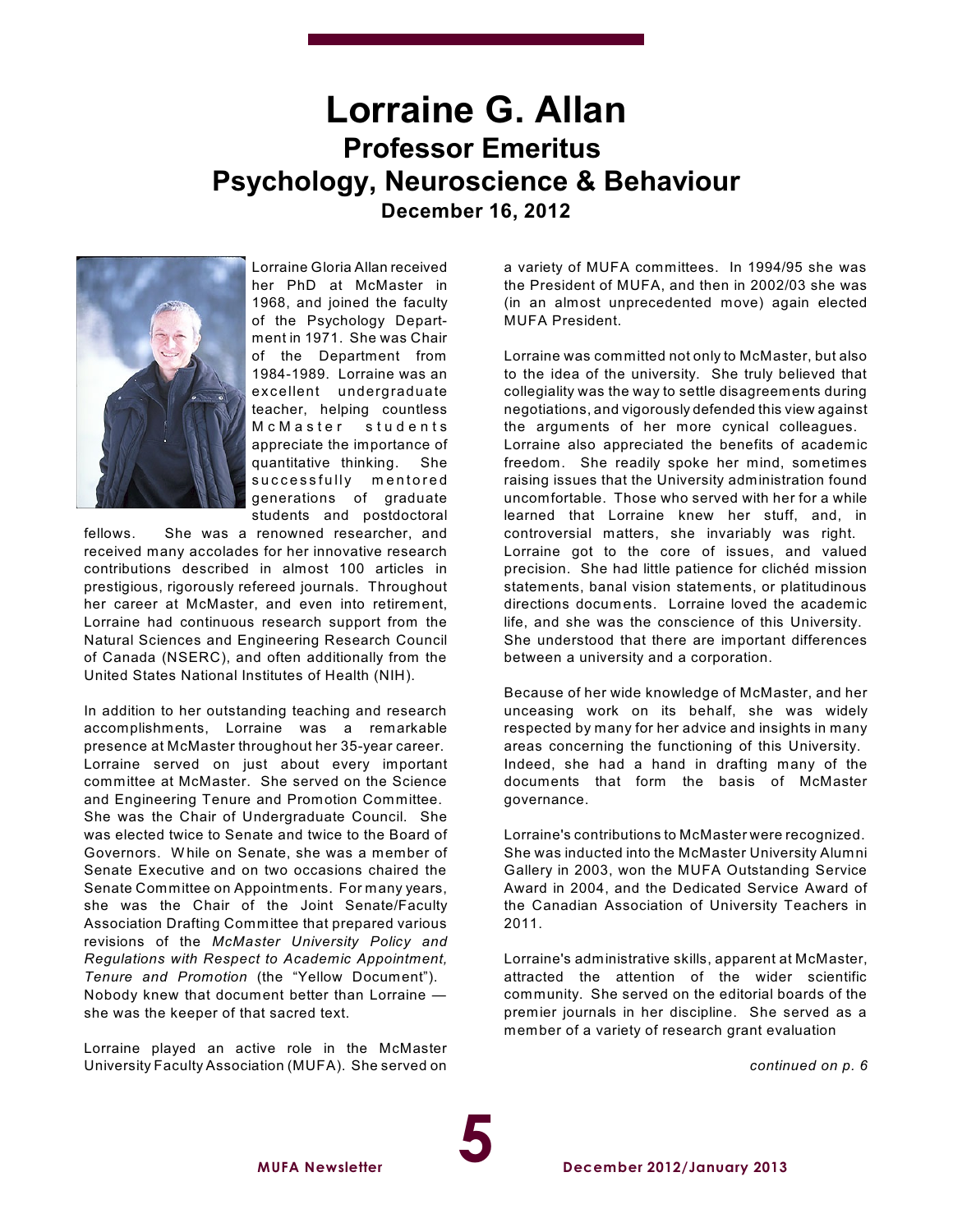#### **Lorraine Allan** (continued from p. 5)

panels (NSERC, NIH). Indeed, she chaired the NSERC experimental psychology panel. She was on the executive board of many professional associations, and was elected President of some. In 2006 she received the Distinguished Leadership Award from the *Canadian Society for Brain, Behaviour, and Cognitive Science*.

Lorraine did all this — the administrative work (to McMaster and the profession), the research contributions, the contribution to education of others, the parenting and grand parenting, with great aplomb. I don't know how she did it. My other colleagues and I kvetched a lot more about our onerous work load than she did, even though we had much less on our plate.

Lorraine continued her service to McMaster after her (then mandatory) retirement in 2006. She worked many hours updating the "Yellow Document." She served as the McMaster University Retirees Association (MURA) Observer to the Board of Governors, MURA's Liaison to MUFA, and a member of the Pension and Benefits Committee. In May 2012 Lorraine became a member of MURA Council and Chair of the Pension and Benefits Committee. Remarkably, she continued to be very effective in this role even as her health and mobility deteriorated, and she had to run meetings by conference call.

W hen Lorraine died on December 16, 2012, she made her final contribution to McMaster. She bequeathed her body to the McMaster University Education Program in Anatomy.

*Shepard Siegel Distinguished University Professor of Psychology, Neuroscience & Behaviour (Emeritus)*

*MUFA President 1993/94*

## **OCUFA Service Award**

The OCUFA Service Award was established two years ago to honour individuals who have done, or continue to do, exceptional work on behalf of the Ontario Confederation of University Faculty Associations and its Members.

Up to six awards may be given each year and are presented during OCUFA's Annual General Meeting, which will be held this year on June 15, 2013.

#### **The deadline for nominations this year is April 26, 2013.**

For more information about the award and the nomination form, please visit:

**[http://ocufa.on.ca/ocufa-awards/ocufa-service](http://ocufa.on.ca/ocufa-awards/ocufa-service-award/)[award/](http://ocufa.on.ca/ocufa-awards/ocufa-service-award/)**

## **Welcome New Members**

**Nigel Schofield** Electrical & Computer Eng

## **Housing**

**FOR SALE:** A well maintained house with 5 bedrooms, 5 bathrooms, and a large separate walkout apartment is for sale including appliances. The address is 5 Huntingwood Ave. off Governor's Road in Dundas, 10 minutes drive from the main

campus. This could be a great place for a family who wants to rent the apartment or use it as an inlaw suite while living in the rest of the house. For more information and/or a tour phone 289 345 0002 and ask for Bob or Ruth (**[r.rjones@cogeco.ca](mailto:r.rjones@cogeco.ca)**)

#### **Passages Skip Poehlman**, Computing & Software, December 1, 2012 **Henry Mandelbaum**, OCUFA, December 8, 2012 **Lorraine Allan**, Psychology, Neuroscience & Behaviour, December 16, 2012